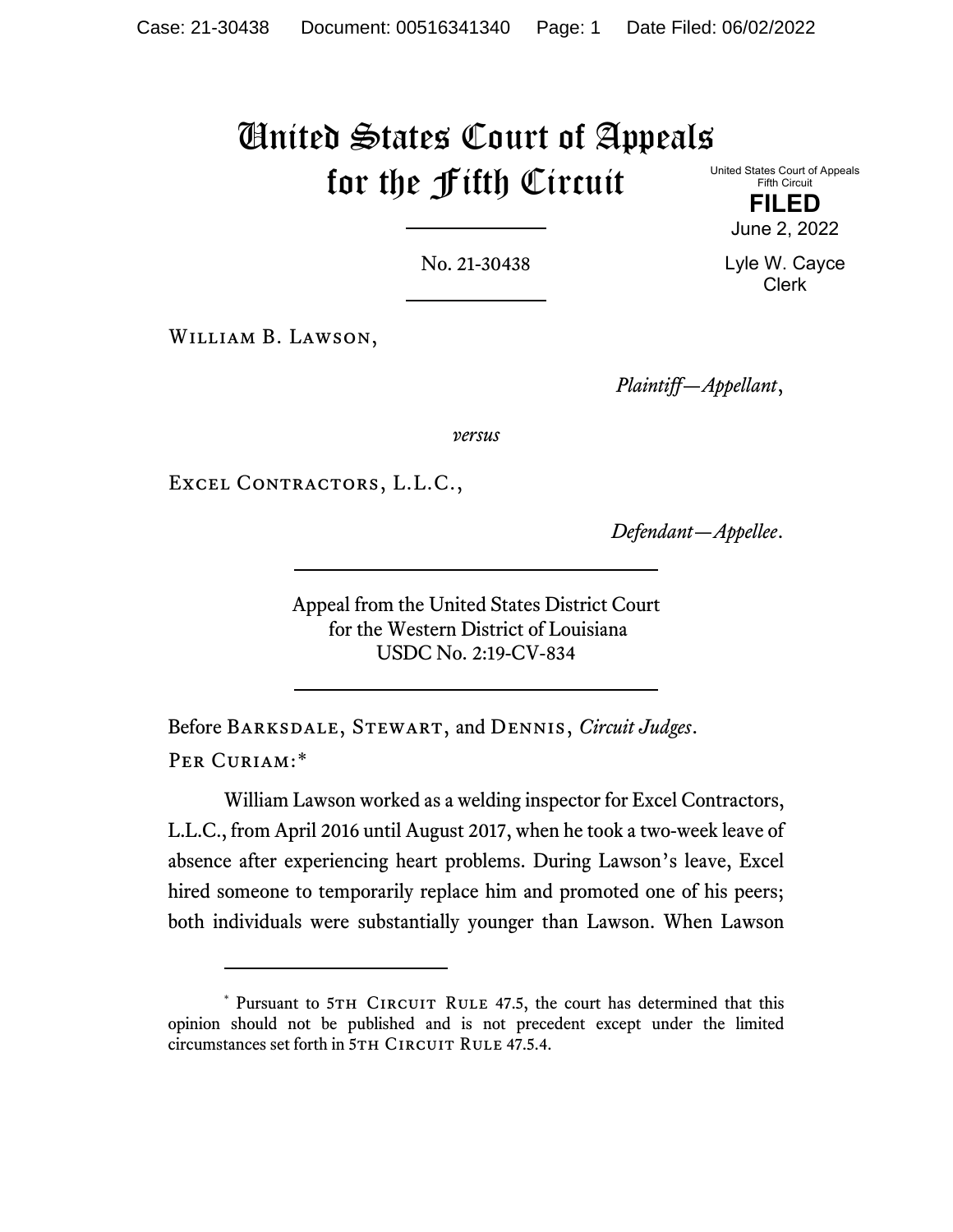returned to work, Excel assigned him to office tasks; he had previously worked primarily in the field. Excel terminated Lawson four months later, citing the need to downsize. However, Excel did not terminate Lawson's replacement, who had transitioned to permanent work, or his recently promoted peer. Lawson filed this suit five months later. He alleged that, by failing to promote or retain him, Excel unlawfully discriminated against him because of his age and disability and retaliated against him for taking leave. Excel moved for summary judgment, which the district court granted. Lawson timely appeals.

For the following reasons, we AFFIRM the district court.

# **I. Facts & Procedural History**

Lawson is a certified welding inspector who is in his sixties. He started working for Excel in April 2016, after Excel acquired Lawson's previous employer, Ron Williams Construction. Excel is a Baton Rouge–based construction company that provides pipefitting and welding services for a varying number of new and maintenance contracts. Excel hired Lawson as a Quality Assurance/Quality Control ("QA/QC") Inspector. At the time, Excel employed only one other QA/QC Inspector, George "Gene" Anderson, who also came from Ron Williams Construction. Anderson, who is twenty years younger than Lawson, oversaw Excel's pipe fabrication shop. Lawson, in contrast, floated from project to project while also supervising Excel's Firestone maintenance contract. Lawson and Anderson worked under the supervision of a QA/QC Manager, until that person resigned in June 2017. Allegedly, rather than promote someone to replace the QA/QC Manager, Excel gave Lawson and Anderson both raises and told them that they would be equal in rank going forward.

On August 21, 2017, Lawson became dizzy and started feeling chest pains while on a jobsite. He went home to recover and see a doctor. The next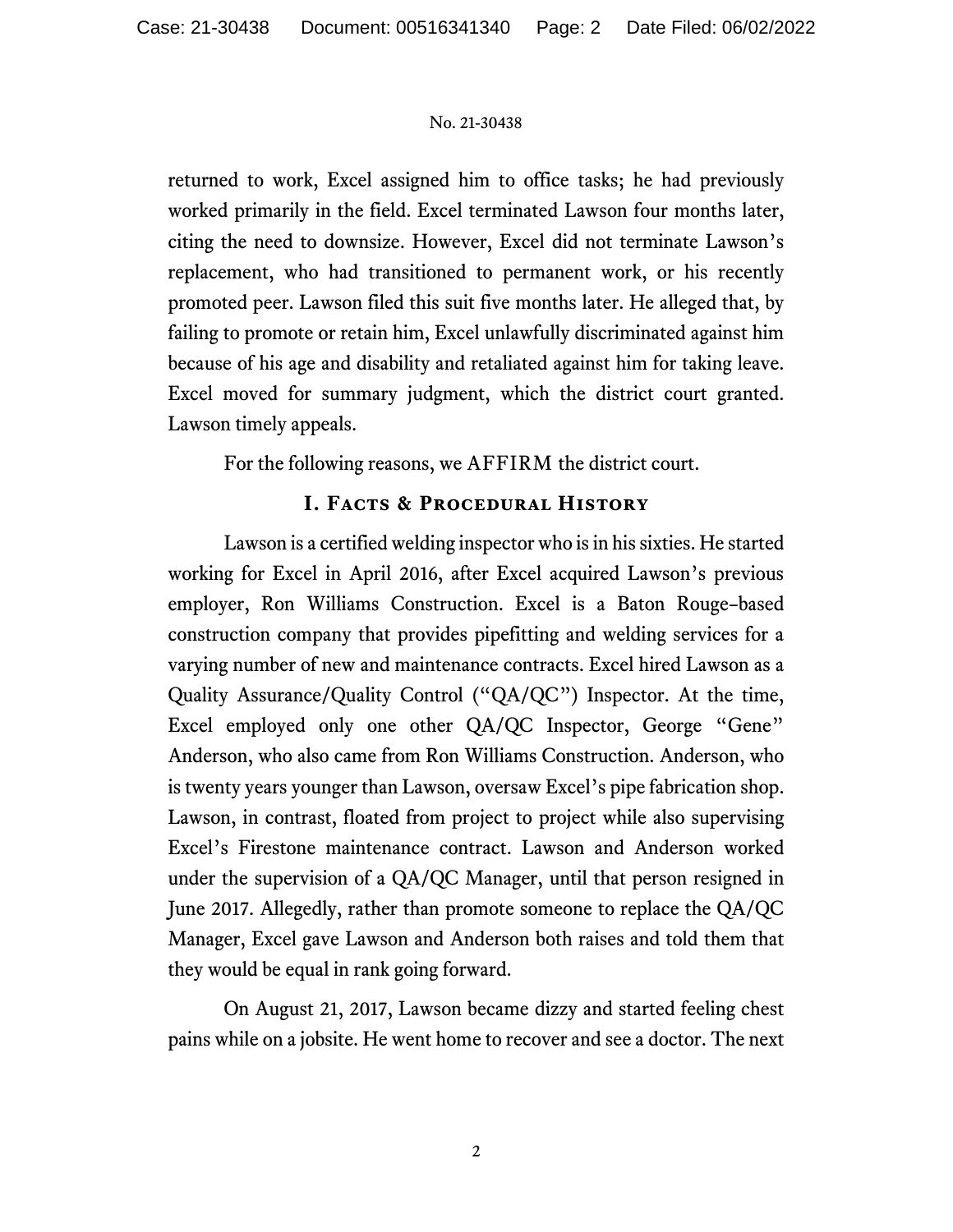day, Lawson saw his family physician, who referred him to a cardiologist. The cardiologist conducted an angiogram on Lawson, revealing some arterial blockage that the cardiologist described as "pretty much normal" for someone of Lawson's age and mobility. The cardiologist prescribed Lawson statin, increased the dosage of his blood pressure medicine, and cleared him to work beginning the first week of September. Lawson subsequently received a second return-to-work slip from Excel's company physician. Both the cardiologist and company physician cleared Lawson's return without restriction. He returned to work at Excel on September 6, 2017.

Excel made some changes while Lawson was out. Within a few days of Lawson leaving work, Excel hired David Currie to temporarily replace him as the QA/QC Inspector at its Westlake Petrochem project. Allegedly, that project temporarily shut down shortly after Excel hired Currie, meaning Currie mostly worked in the office until Lawson returned. When Lawson did return, Excel retained Currie and transferred him to its Indorama project. Currie is seventeen years younger than Lawson.

Meanwhile, sometime in August 2017, Excel promoted Anderson to the recently vacated QA/QC Manager position, effective September 1, 2017. Excel says that it selected Anderson for the position because he had more seniority within the organization: Anderson began working for Ron Williams Construction, which Excel acquired, several years before Lawson. Additionally, Lawson was having trouble completing critical paperwork for the Firestone contract in a timely fashion whereas Anderson was current on his work. Lawson alleges, however, that he was more qualified for the promotion than Anderson. Although Anderson had worked as a QA/QC Inspector for nearly twenty years, Lawson had worked in the industry longer than Anderson and had once been Anderson's interim supervisor at Ron Williams Construction.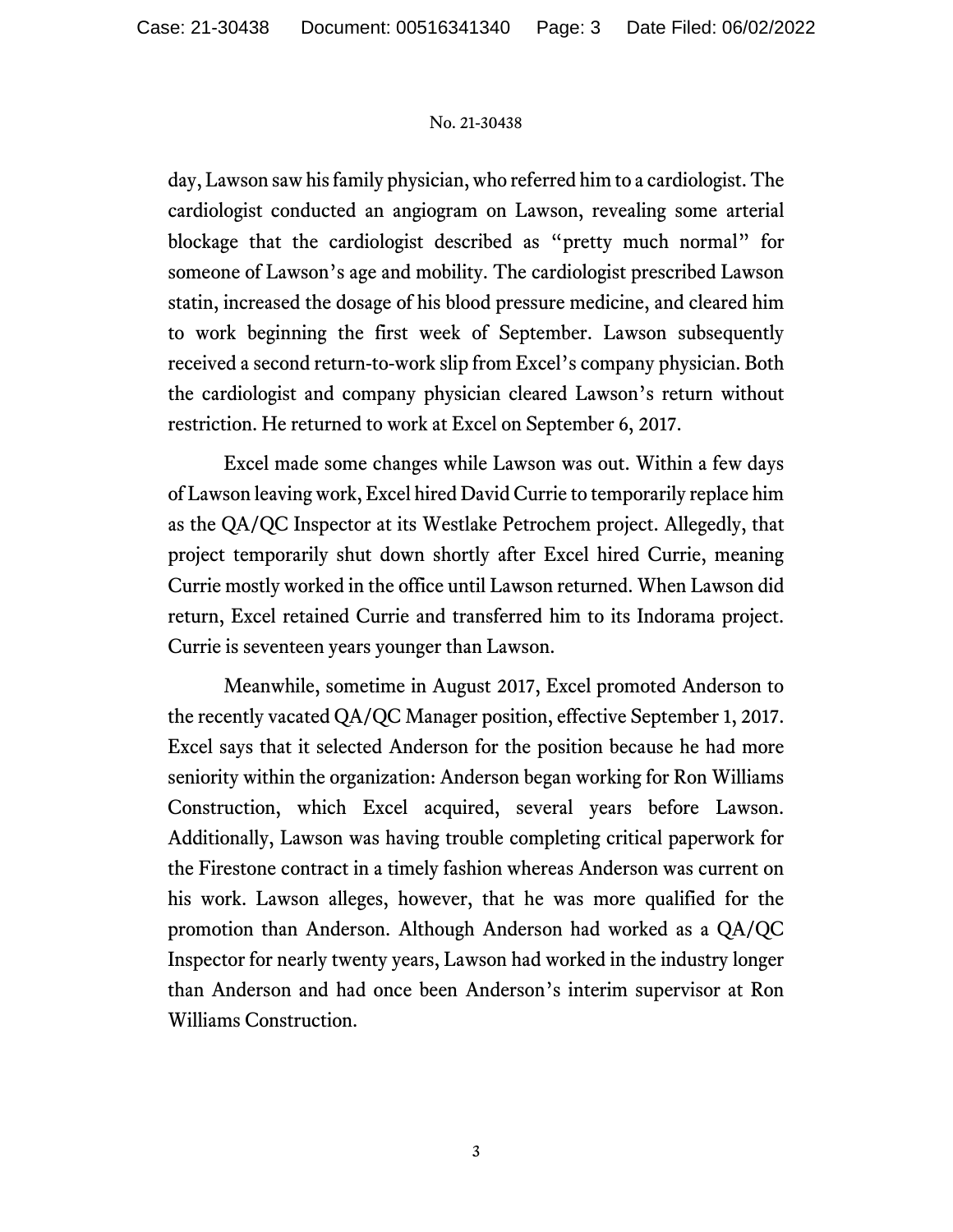Upon his return to work, Lawson completed paperwork related to winding down the Firestone contract, which Excel had recently lost. As noted above, Lawson had mostly worked in the field before this change. Although Lawson also did some work for the Westlake Petrochem project, which had resumed, that project shut down again soon after he returned. As a result, Lawson stayed in the office closing out the Firestone contract, which he completed in January.

Around the same time, Excel's work started drying up in southwest Louisiana, where Lawson was based. Given the nature of Excel's business, it regularly increases and decreases its workforce to account for fluctuating market conditions. In January 2018, Excel submitted Lawson's resume in connection with a "seven figure bid" for the proposed Juniper construction project. If Excel won the project, it would have chosen Lawson as its lead QA/QC Inspector. But Excel was not selected, causing it to consider Lawson for termination under an ongoing workforce reduction once he closed the Firestone project. On January 25, 2018, less than two hours after he completed the Firestone project, Excel terminated Lawson. In the six months preceding Lawson's termination, Excel laid off 564 employees, 64 percent of whom were under the age of forty. Although Excel did not fire Anderson or Currie during this downsizing, Anderson resigned in February 2018 and Currie resigned in March 2018. Excel did not fire Currie because it had submitted his resume in connection with its bid for the smaller Juniper planning project, which it still hoped to win.

After exhausting his administrative remedies, Lawson sued Excel in federal court, asserting claims under the Americans with Disabilities Act ("ADA"), the Age Discrimination in Employment Act ("ADEA"), and the Family and Medical Leave Act ("FMLA"). Excel moved for summary judgment. The district court granted Excel's motion and entered final judgment.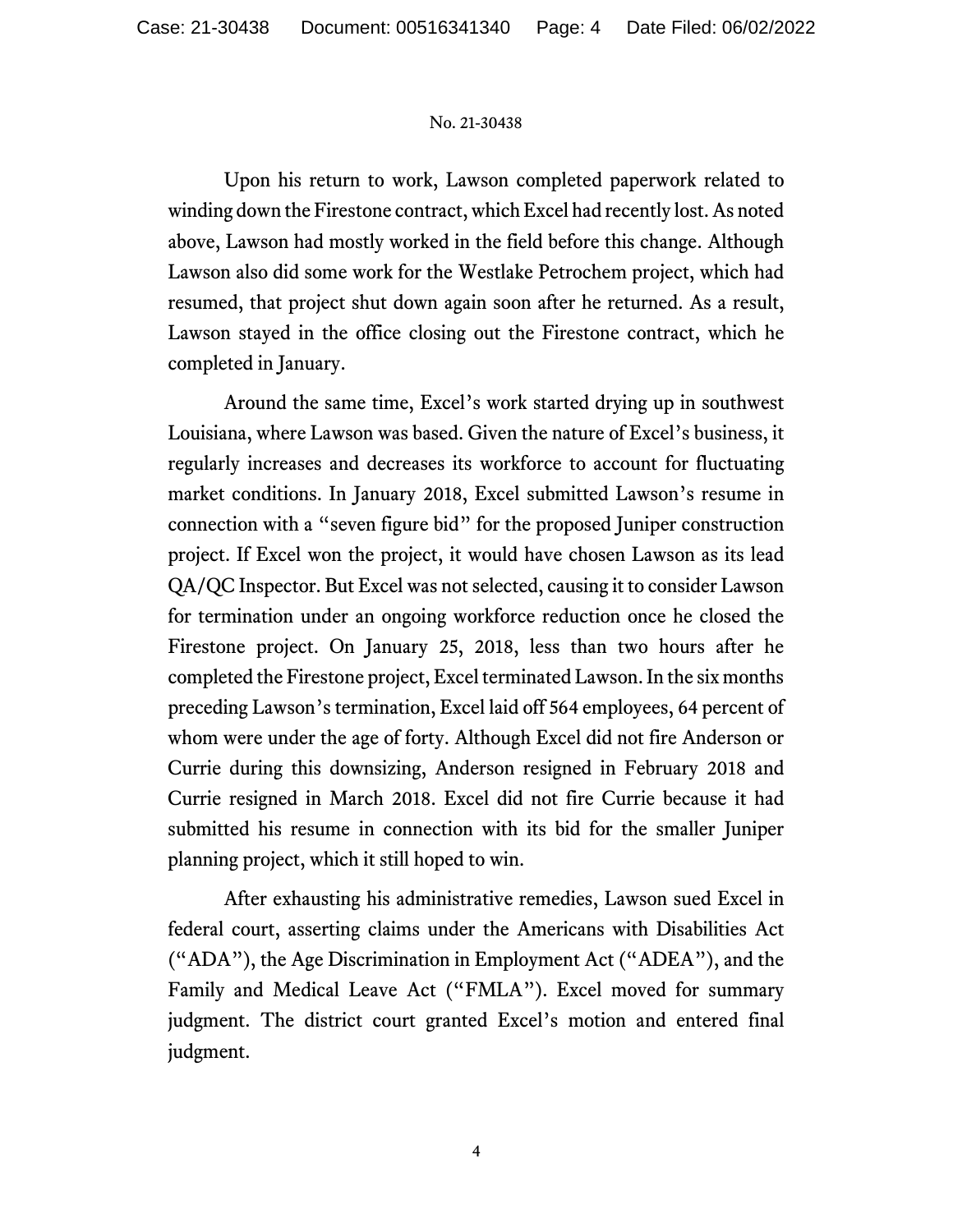# **II. Standard of Review**

This court reviews orders granting summary judgment de novo. *Griggs v. Brewer*, 841 F.3d 308, 311 (5th Cir. 2016). "Summary judgment is appropriate only when 'the movant shows that there is no genuine dispute as to any material fact and the movant is entitled to judgment as a matter of law.'" *Shepherd ex rel. Estate of Shepherd v. City of Shreveport*, 920 F.3d 278, 282–83 (5th Cir. 2019) (quoting Fed. R. Civ. P. 56(a)). "A party cannot defeat summary judgment with conclusory allegations, unsubstantiated assertions, or only a scintilla of evidence." *Lamb v. Ashford Place Apartments L.L.C.*, 914 F.3d 940, 946 (5th Cir. 2019) (quotation omitted). The court "must view the evidence in the light most favorable to the non-moving party, drawing 'all justifiable inferences . . . in the non-movant's favor.'" *Renwick v. PNK Lake Charles, L.L.C.*, 901 F.3d 605, 611 (5th Cir. 2018) (quoting *Env't Conservation Org. v. City of Dallas*, 529 F.3d 519, 524 (5th Cir. 2008)).

# **III. Discussion**

Lawson challenges the district court's dismissal of his claims, contending that he proffered enough evidence to overcome summary judgment and that the district court misapplied the law. We address his arguments below.

# *A. Age Discrimination*

The ADEA makes it unlawful for an employer to "discharge any individual or otherwise discriminate against any individual . . . because of such individual's age." 29 U.S.C. § 623(a)(1). "To establish an ADEA claim, the plaintiff must show that his age was the 'but-for' cause of his termination—proving that age was a 'motivating factor' for the decision is not enough." *McMichael v. Transocean Offshore Deepwater Drilling, Inc.*, 934 F.3d 447, 455 (5th Cir. 2019) (quoting *Gross v. FBL Fin. Servs., Inc.*,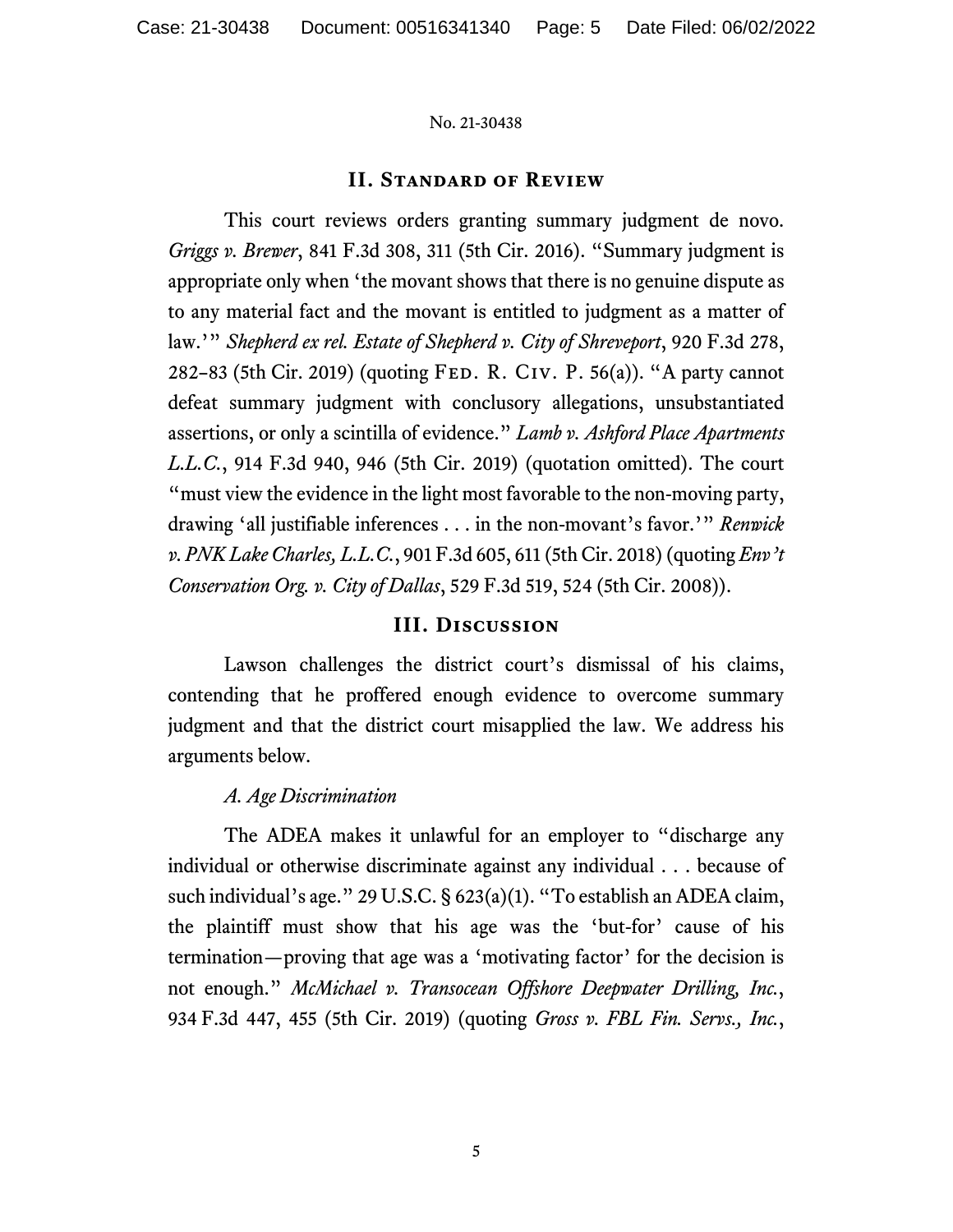557 U.S. 167, 180 (2009)). "A plaintiff may prove that age was a but-for cause of his firing with direct or indirect evidence." *McMichael*, 934 F.3d at 455.

Lawson relies on indirect evidence to support his age discrimination claim. Courts evaluate indirect evidence of discrimination using the *McDonnell Douglas* burden-shifting framework. *Id.* at 456 (citing *McDonnell Douglas Corp. v. Green*, 411 U.S. 792 (1973)). This requires a plaintiff to first establish a prima facie case of discrimination. *McMichael*, 934 F.3d at 456. To do so under the ADEA, a plaintiff must show that he (1) suffered an adverse employment action; (2) "was qualified for the position"; (3) belonged to the protected age group at the time of the discharge; and (4) was either "replaced by someone younger," "replaced by someone outside the protected class," or "otherwise discharged because of his age." *Keller v. Coastal Bend Coll.*, 629 F. App'x 596, 600 (5th Cir. 2015), *as revised* (Mar. 22, 2016) (citing *Jackson v. Cal–W. Packaging Corp.*, 602 F.3d 374, 378 (5th Cir. 2010)).

If the plaintiff makes a prima facie case, then "the burden shifts to the employer to provide a legitimate, non-discriminatory reason for the employment decision." *Berquist v. Wash. Mut. Bank*, 500 F.3d 344, 349 (5th Cir. 2007). Assuming the employer articulates a non-discriminatory reason, "the plaintiff must rebut the employer's purported explanation by showing that the reason given is merely pretextual." *McMichael*, 934 F.3d at 456. A plaintiff can establish pretext "by showing that: (1) 'a discriminatory reason more likely motivated' the employer; (2) the employer's 'reason is unworthy of credence'; or (3) he 'is "clearly better qualified" than the person selected for the position.'" *Id.* at 457 (quoting *Bienkowski v. Am. Airlines, Inc.*, 851 F.2d 1503, 1505 (5th Cir. 1988) and *Burrell v. Dr. Pepper/Seven Up Bottling Grp., Inc*., 482 F.3d 408, 412 (5th Cir. 2007)). It is the plaintiff's burden to present enough evidence "for a reasonable jury to believe that" the employer's "reasons are pretexts for unlawful discrimination." *McMichael*, 934 F.3d at 456–57 (quoting *Bienkowski*, 851 F.2d at 1507).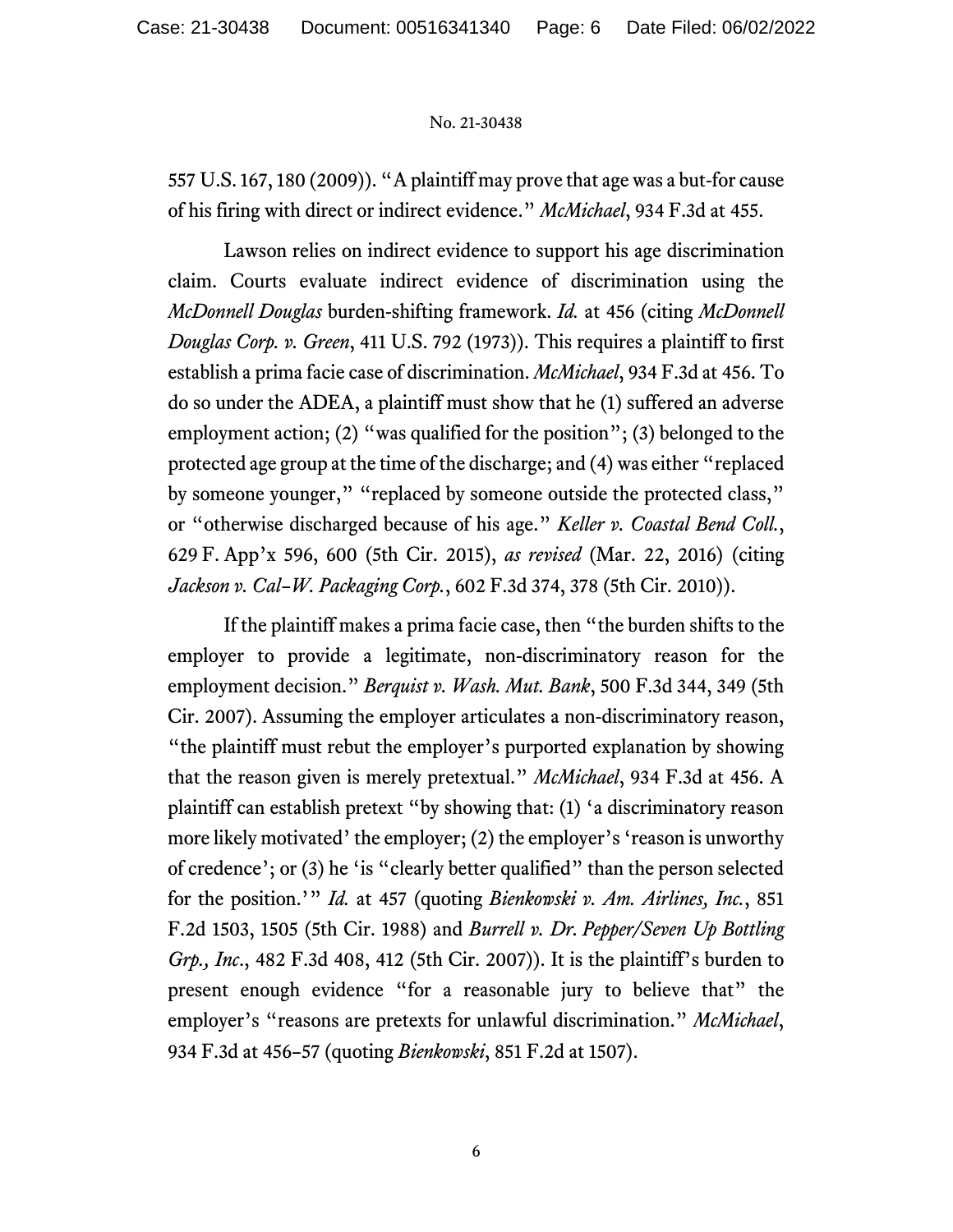Lawson brought ADEA claims stemming from Excel's decisions to promote Anderson and retain Currie. The district court implicitly concluded that Lawson had established a prima facie case of age discrimination. It held that Lawson had failed to rebut Excel's evidence of legitimate, nondiscriminatory reasons for promoting Anderson and terminating Lawson. Specifically, Excel asserted that it promoted Anderson because Lawson was behind on closing out the Firestone contract and that it terminated Lawson pursuant to a lawful reduction in force. Excel also argued that Lawson was not better qualified for the promotion than Anderson.

On appeal, Lawson maintains that the district court improperly limited its pretext analysis to whether he was "clearly better qualified" than Anderson and Currie, and ignored probative evidence of pretext. He emphasizes that although "a showing that a plaintiff is 'clearly better qualified' is one way of demonstrating that the employer's explanation is a pretext, it is not the only way" and that "[p]retext may be shown by any evidence which demonstrate[s] the employer's proffered reason is false." *Burrell*, 482 F.3d at 412 n.11. We consider in turn Lawson's arguments regarding Excel's promotion and termination decisions.

The district court correctly held that Lawson failed to rebut Excel's legitimate, nondiscriminatory reasons for promoting Anderson. As an initial matter, Lawson was not clearly the better qualified candidate. Lawson had been in the industry longer than Anderson, but both candidates met Excel's minimum competency requirements. Moreover, Anderson was more senior than Lawson within Excel, as he started working at Ron Williams Construction several years before Lawson. These are legitimate business reasons for promoting Anderson over Lawson. And when conducting the pretext analysis, this court does not "engage in second-guessing of an employer's business decisions." *LeMaire v. Louisiana Dep't of Transp. & Dev.*, 480 F.3d 383, 391 (5th Cir. 2007).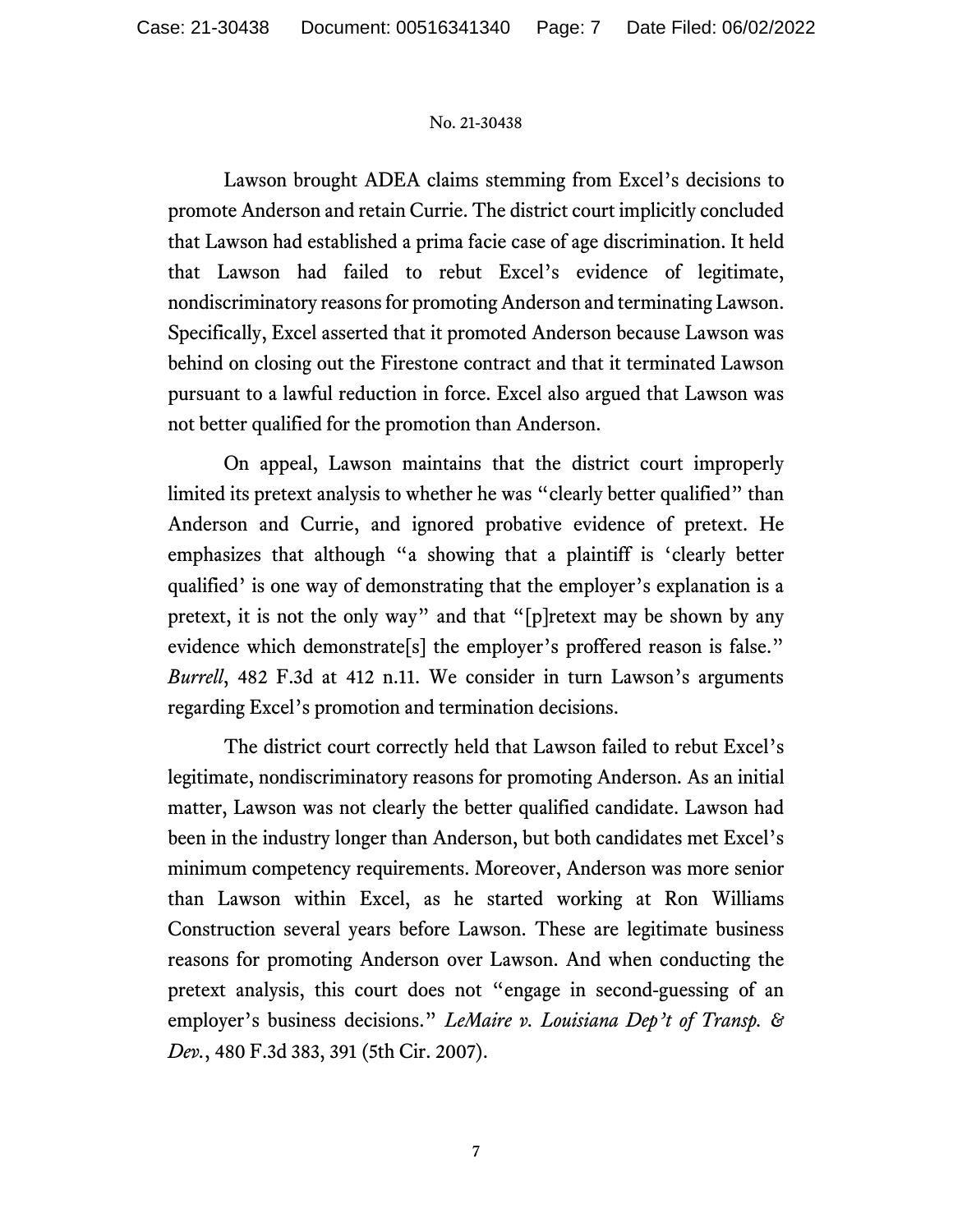Even setting aside the issue of qualifications, however, Lawson still cannot show pretext. Lawson says he fell behind on closing out the Firestone contract while out on leave. But record evidence shows that he was already struggling to keep up before his leave. In his deposition, Lawson testified that before his leave he had to "work[] at home on nights and weekends working on these [Firestone] packages without any compensation at all because [he] had been so snowed under with no help." Lawson also faults the district court for crediting an affidavit submitted by Barry Carpenter, who was Excel's QA/QC Director. Allegedly, the affidavit lacks credibility because it contains a "sea of material factual misstatements." But Lawson himself acknowledges that "[c]redibility determinations are not part of the summary judgment analysis." *Quorum Health Res., L.L.C. v. Maverick Cnty. Hosp. Dist.*, 308 F.3d 451, 458 (5th Cir. 2002). Thus, although Carpenter's affidavit gets a few dates and times wrong, the district court was nonetheless entitled to rely on it. At bottom, Lawson has not proffered any competent summary judgment evidence to show that Excel's legitimate, non-discriminatory reasons for not promoting him were pretextual.

Lawson also failed to show a genuine dispute of material fact regarding Excel's decision to terminate him but not Anderson or Currie was pretextual. He argues that (1) Excel had no reason to terminate him during its downsizing, particularly while it retained Anderson and Currie; (2) Excel did not consider his untimely completion of the Firestone closeout paperwork when it decided to terminate him; (3) Excel placed Currie on the Juniper project when it could have selected him; and (4) Excel hired a new QA/QC Inspector who was fifteen years younger than him in March 2018. Additionally, Lawson identifies as evidence of pretext an alleged statement of Anderson, expressing regret that Excel was "cut[ting] the inspection division because it was so shorthanded."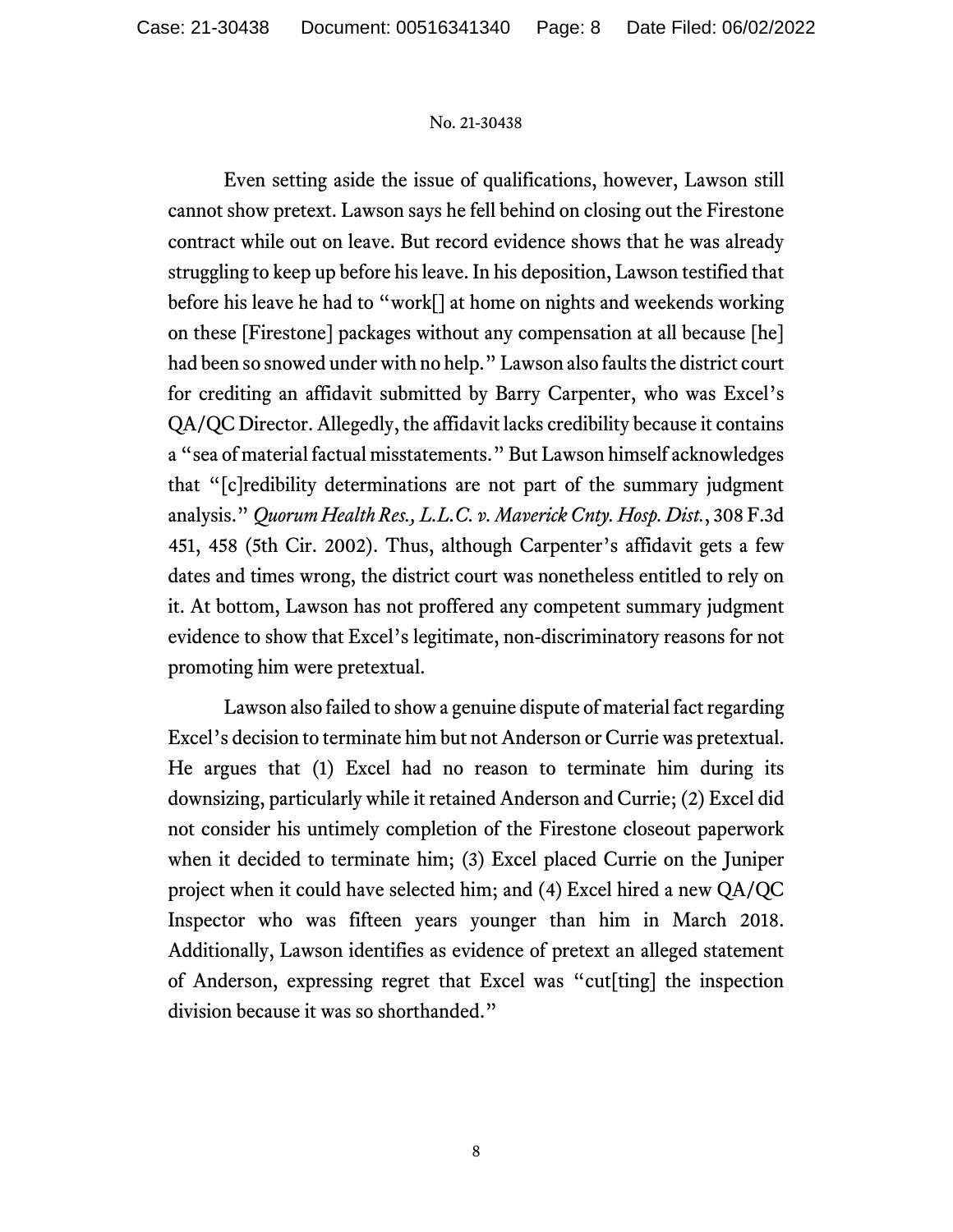These arguments are unavailing. To begin, by the time Excel terminated Lawson, Anderson was his supervisor. This difference in rank dooms any claim Lawson may bring based on Anderson's retention. For this reason, Lawson focuses his arguments on Currie. Those arguments also fail. Lawson's primary contentions concern Excel's reduction in force around the New Year. Lawson does not dispute that Excel was downsizing, but he says that it unlawfully selected him for termination based on his age. Evidence shows, however, that Lawson's billable work had been declining for months—he had zero billable hours in January 2018. Although Currie's billable hours also slowed in January, he did bill some hours that month. Moreover, Excel had included Currie'sresume in connection with part of the proposed Juniper planning project, which it had not yet heard back from. Lawson says that Excel could have considered him for the Juniper planning project, but he ignores that Excel did include his resume in its bid for the more substantial Juniper construction project, which Excel lost. Lawson is correct that Excel hired a QA/QC Inspector in March 2018 who was younger than Lawson. But it did so only after Anderson and Currie unexpectedly quit. And there is no evidence that, despite being eligible for rehire following his termination, Lawson applied for that position before Excel made a hiring decision.

Finally, Lawson argues that Anderson's statement that his division was shorthanded "suggests that Excel maintained sufficient work in the inspection division at the time of [his] discharge to justify retaining him." Excel argues that this statement is inadmissible hearsay because Anderson was not deposed and did not submit an affidavit in this case. Rather, Lawson testified in his deposition that Anderson made the statement. Lawson responds that the statement falls within an exception to the hearsay rule. However, even if Anderson's statement were admissible, it remains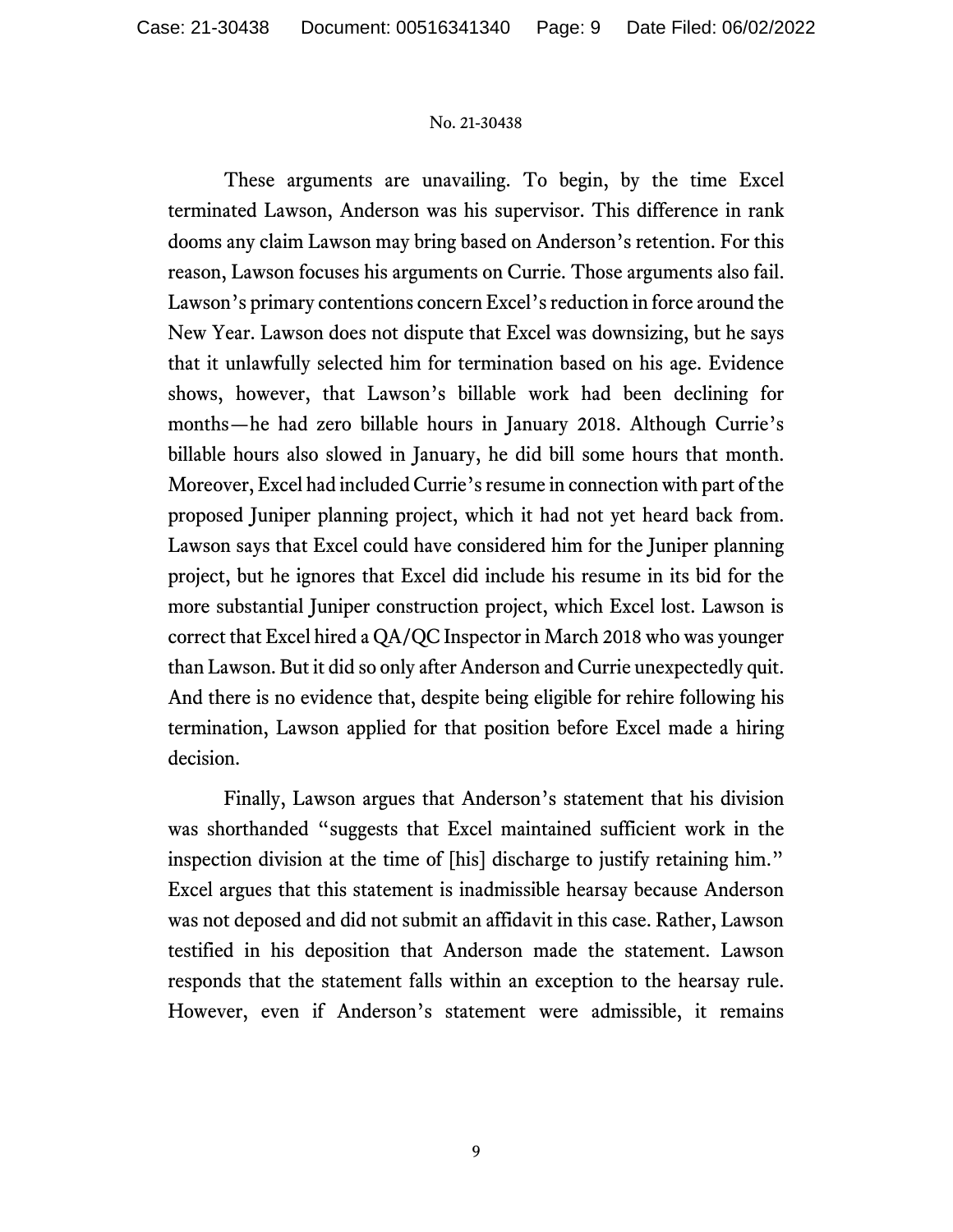undisputed that hours were down in the division and that Lawson had zero billable hours in January 2018. Anderson thus cannot show pretext.

# *B. Disability Discrimination*

The *McDonnell Douglas* burden shifting framework also applies to Lawson's ADA claim. *E.E.O.C. v. Chevron Phillips Chem. Co., LP*, 570 F.3d 606, 615 (5th Cir. 2009). Here, the district court never reached the burden shifting analysis because it concluded that Lawson failed to make a prima facie case of discrimination. Specifically, the district court concluded that Lawson's heart problems did not render him disabled under the ADA. Before this court, Lawson asserts that he is disabled under the ADA because he has an actual disability, was regarded as having a disability by Excel, and has a longstanding record of being disabled. Lawson bases his disability claim on his hypertension and coronary artery blockage.

Under the ADA, employers cannot discriminate against "a qualified individual on the basis of a disability in regard to . . . [the] discharge of employees, employee compensation, job training, and other terms, conditions, and privileges of employment." 42 U.S.C. § 12112(a). To succeed on an ADA claim, a plaintiff must show that he (1) has a "disability"; (2) was "qualified" for the position; and (3) suffered an adverse employment decision "solely because of his disability." *Atkins v. Salazar*, 677 F.3d 667, 675 (5th Cir. 2011) (quoting *Turco v. Hoechst Celanese Corp.*, 101 F.3d 1090, 1092 (5th Cir. 1996) (per curiam)). "An individual has a disability under the [ADA] if he or she (1) has a physical or mental impairment that substantially limits one or more major life activities; (2) has a record of such impairment, or (3) is regarded as having such impairment." *Atkins*, 677 F.3d at 675 (quotation omitted).

The district court correctly concluded that Lawson is not disabled under the ADA. First, Lawson does not have a "physical or mental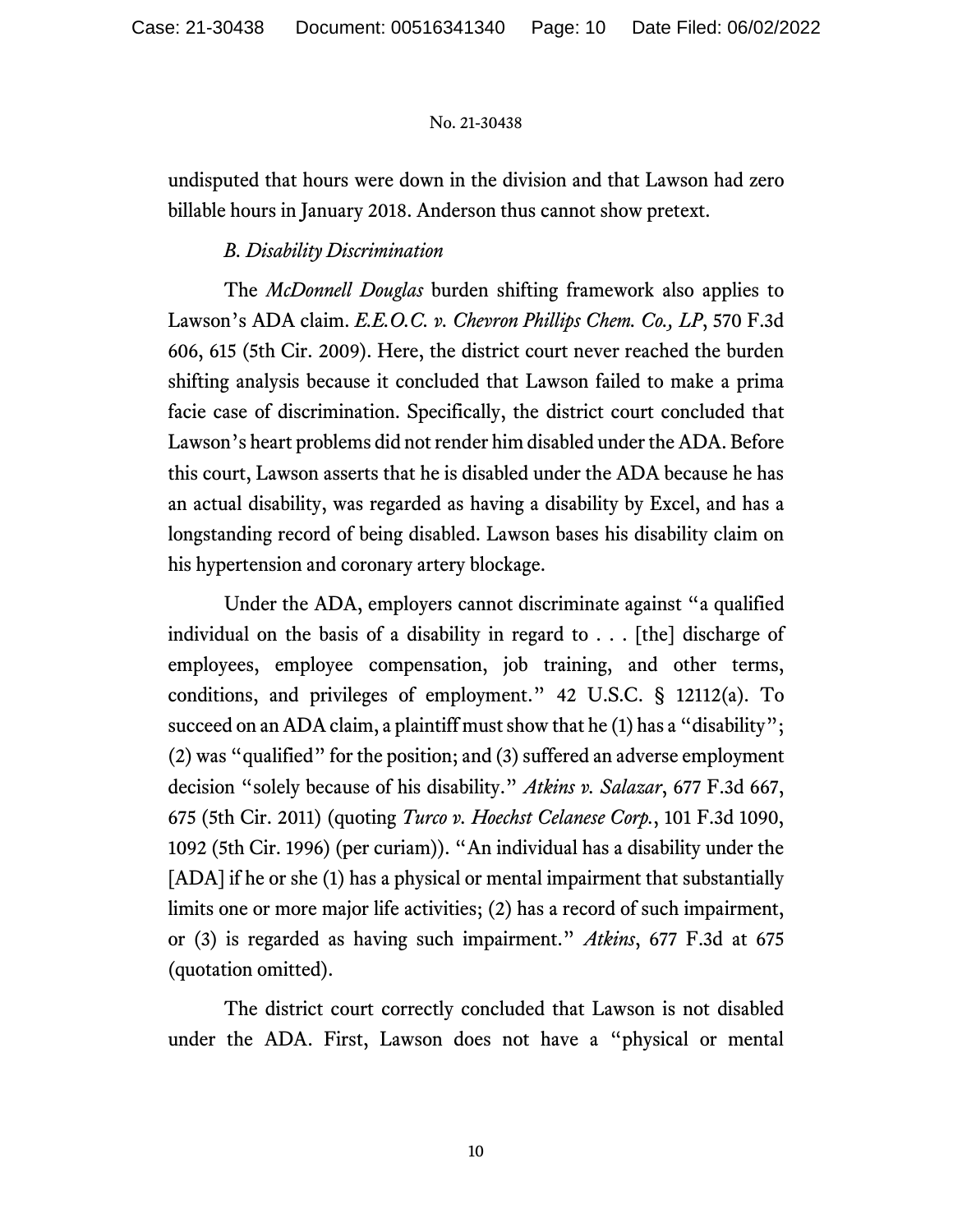impairment that substantially limits one or more major life activities." *Id.* Lawson notes that the ADA defines "major life activities" to include "the operation of a major bodily function, including but not limited to, functions of the . . . circulatory [system]." 42 U.S.C. § 12102(2)(B). But Lawson offers no evidence showing that his heart condition "substantially limits" the function of his circulatory system. In fact, his cardiologist opined that he was "pretty much normal" for someone of his age and mobility. For the same reason, Lawson has not identified any evidence establishing a record of a disability. And although Lawson says his employer regarded him as disabled, Excel cleared him to work without restriction. To be sure, Excel assigned Lawson to desk work when he returned, which Lawson says was because Excel did not feel comfortable with him "climbing." But as described above, Excel had independent reasons to assign him to desk work. Specifically, Lawson needed to finish closing out the Firestone contract. At any rate, even assuming Lawson had established a prima facie case of discrimination, his ADA claim would fail under the *McDonnell Douglas* burden shifting analysis. As previously explained, Lawson cannot show a genuine dispute of material fact necessary to rebut Excel's nondiscriminatory reasons for failing to promote and subsequently terminating him.

# *C. Leave Retaliation*

Finally, Lawson brought a claim for FMLA retaliation.<sup>[1](#page-10-0)</sup> Allegedly, Excel's decisions to promote Anderson over Lawson and to subsequently terminate Lawson were at least partially in response to Lawson's need to take leave. Like Lawson's other indirect-evidence claims, "[r]etaliation claims for exercising FMLA rights are subject to the *McDonnell Douglas* burden-shifting

<span id="page-10-0"></span><sup>&</sup>lt;sup>1</sup> In the operative complaint, Lawson also brought an FMLA interference claim, which the district court dismissed. But Lawson did not brief the FMLA interference claim and later clarified that he is "not proceeding with an FMLA interference claim" on appeal.